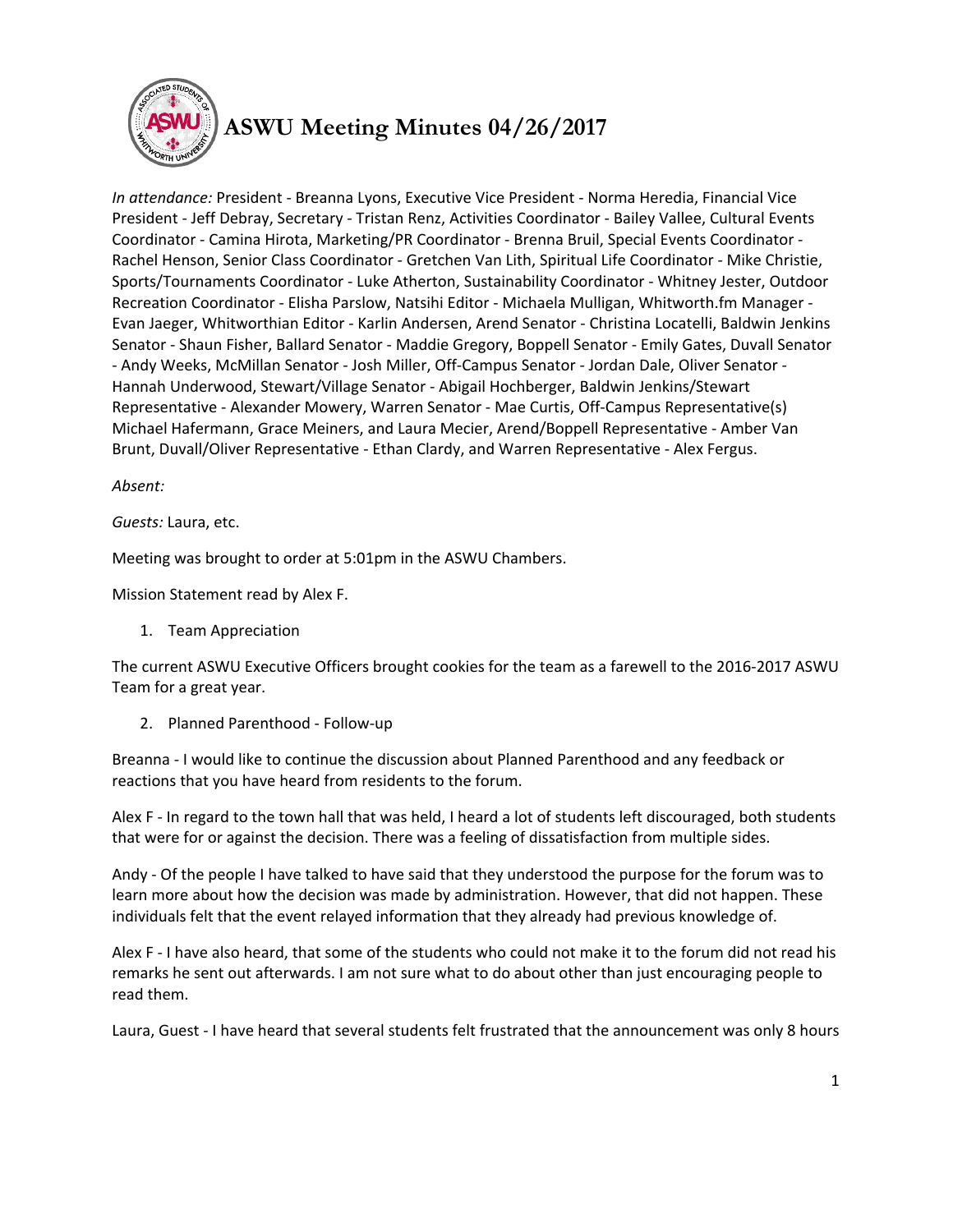prior to the start of the event.

Josh - I asked my constituents how they felt about the issue over the past week. I asked them whether they agree or disagree. It was about 50 percent split between the two and many did not know this decision was a discussion topic. I would say that 90 percent of the people I talked to were not affected by the decision.

Mike - One Small Group Coordinator I talked to made the comment that the location of the forum was a different option for the administration to take.

Michaela - I talked with one faculty member about the comments on social media dealing with this subject. He states that once you leave Whitworth, you lose perspective about what's happening on campus. Most would see Whitworth as either being extremely liberal or conservative, but not a lot of in between. I think this was a interesting thought.

Jordan - There is confusion on what constitutes a formal relationship with the university. It was brought up about the relationships that we have currently and how to navigate that discussion.

Rachel - During the forum, there wasn't a distinction made between two issues surrounding this decision. It seems as if the club charter issue and the internship issue is being morphed together. I think it is important for ASWU to maintain the independent autonomy to make decisions. Beck made it seem that the administration was very involved in ASWU, but I had not heard that before. I have always heard that the administration was not involved very much.

Alex M - I understand that Beck was in a delicate situation, however his answers to questions made it feel like he was brushing off the responses. Almost like it was going in one ear and out the other.

Mike - In his email and statement, he made it seem that if he had known that there was a partnership in the first hand that it would have never been approved. I do not think it is a black and white situation like that.

Laura, Guest - Whitworth is affiliated with The Presbyterian Church USA (PCUSA). There is a lot of confusion on the issue. As Christians we can discuss and disagree on issues and there is ever disagreement between denominations on this topic.

Luke - I was appreciative of his comments; he didn't have to do that. He made the comment he was doing what was best for Whitworth University, which I appreciated. He also closed with that this is not reflect his personal stances, but the university. I think we need to remember to separate personal from professional.

Breanna - I agree; we need to keep these topics human. He told me that he has lost multiple nights of sleep over this issue.

Jeff - I have talked to some students who want to see a campus-wide feel on this issue to get a perspective. It would not be completely accurate as not everyone would respond. They want to see how campus is feeling by conducting a survey.

Norma - I think it is important for students to be informed on how clubs are chartered. I don't think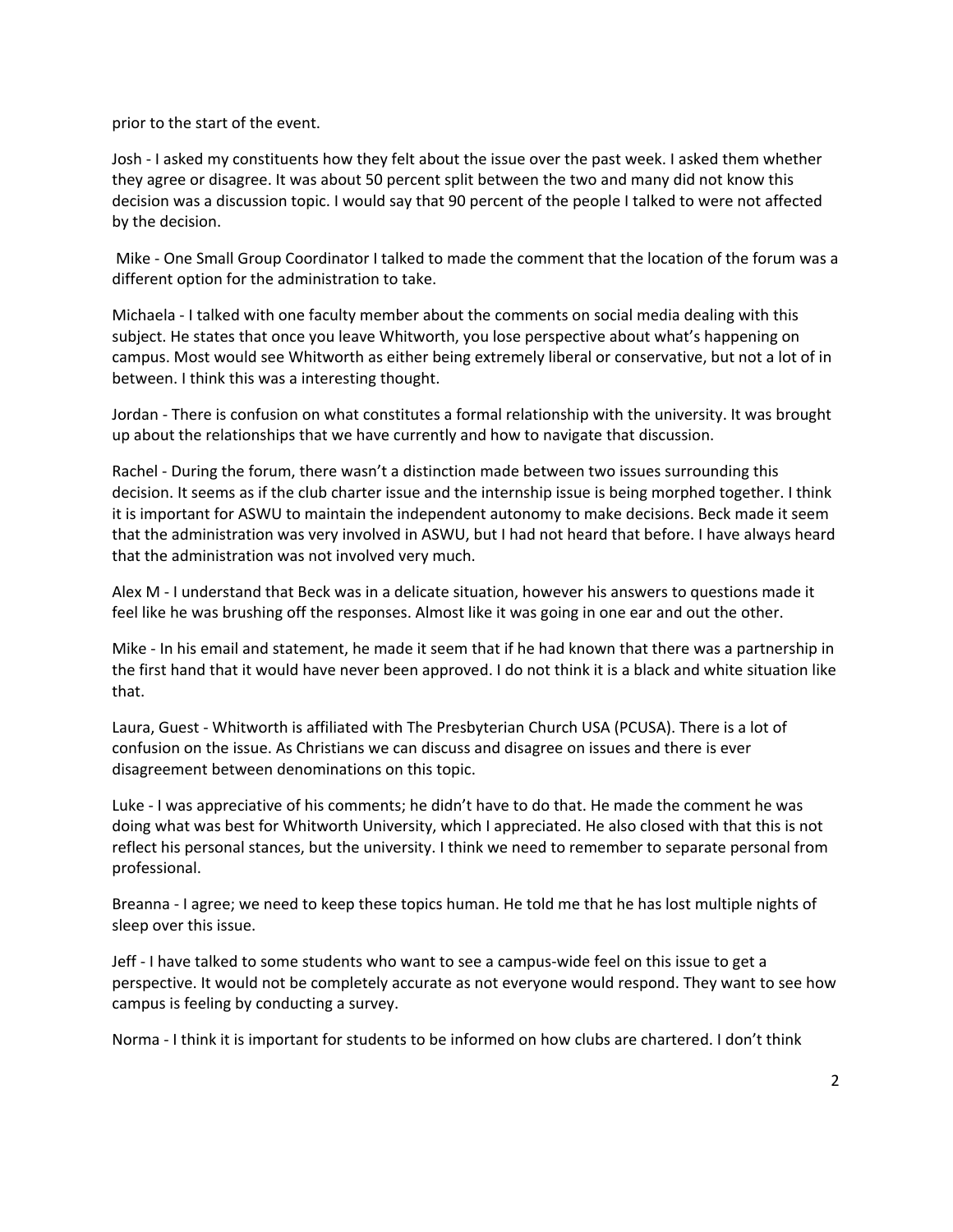many students have the knowledge on how that process work.

Jeff - I do not think it is clear that ASWU has a different position on this than the administration.

Karlin - I think this is a great thing to talk about in the greater community as well as among students. There is confusion currently on the difference between the Whitworthian and University Communications. We should work to make the distinctions between students and administration.

Breanna - Karlin, what is the best medium for that clarification to reach students?

Karlin - I think through senators. There is confusion on who made this decision. It is up to people in this room who are already talking to students. If you want to put out an official statement, that would work as well.

Michaela - Question about the task force, what is the purpose? Timeline, who's on it, etc.?

Breanna - We are meeting next week to begin that discussion. Right now it looks like new executives and old executives will be a part of that initial discussion, but I am not sure who she is recruiting for that.

Alex F - In response to Karlin, I talked to a Board of Trustees member and he mentioned that the board was not a part of the discussion and decision, they just confirmed it. In response to getting across information, there is confusion that Students for Life is being lumped together with Young Americans for Freedom. There is a difference in the goals, ideology, and mission between the two.

Laura - When I look on social media, the reason that those two organizations are being viewed as together is because they are two clubs that are affiliated with national organizations.

Breanna - If you have any other thoughts, please email me

- 3. Club Updates
	- a. Gaming Club

Laura - Almost every Friday night throughout the year we have met from 6-10pm to play board games. Whitcon was last weekend, which is our large two-day event in Weyerhaeuser. We have alumni visit and members of the community participate. We also hold primetimes in the residence halls. We are known for creating a place to help students make friends and have had training for that purpose. We are trying to implement that idea that everyone can feel safe. If you are having trouble socializing, you can come to us. Questions?

Jeff - I really appreciate all the hard work and dedication that you have put into so many clubs during your time.

Laura - I am also helping put on Spring Swing, which would be great to see you guys there.

b. Hawaiian Club

Tiffany - Our mission is to bring Polynesian Culture to Whitworth University. Our 47<sup>th</sup> Annual Luau is this Saturday. This year we lowered the price from \$15 to \$2. If you have a meal plan, it costs a swipe and the dance performance is \$2 at the door. Camina is dancing for her final year. Come support people. We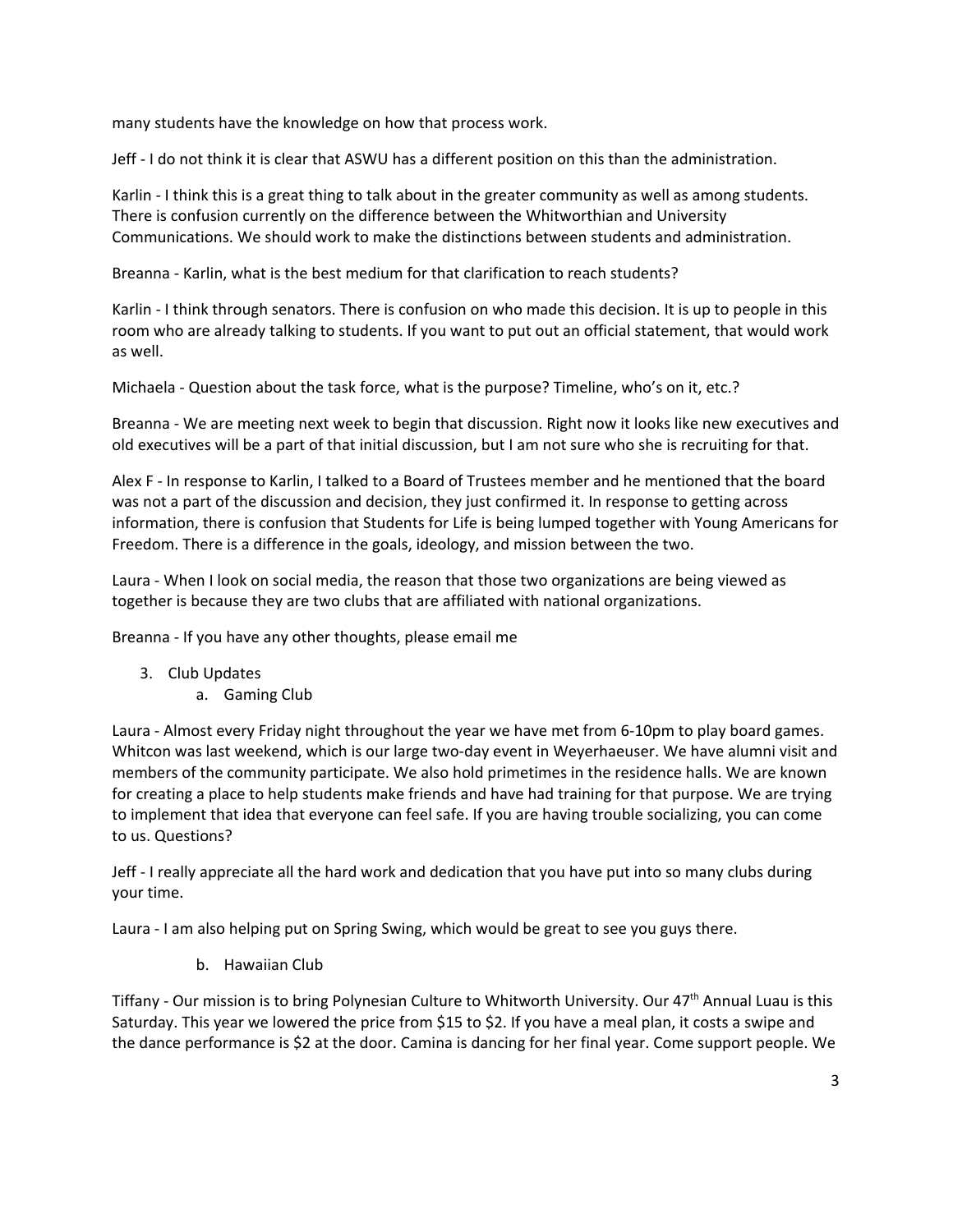have focused on bringing students together as a family this year. We have put on a lot of activities with food this year coordinating with theme houses. We want to get the word out that Hawaiian club is not just for students from Hawaii but anyone who is interested. That is a big goal for us. We are excited for Saturday.

## 4. FVP Update

Breanna - I want to start out by saying that Jeff has done an incredible job the last few days. Also should out to everyone that was on budget committee.

Jeff - It was a total of 16 hours of work. We will start with the Financial Standard Operating Procedures changes. I am going to give a fly over version as we don't have time to go through everything. The first thing we proposed to changed was to add the word "day" students for those who can requisition for funds to distinguish from continuing studies or evening programs. We propose a new line to the Requisition Process that will become Point Q that reads as follows," Any full time, undergraduate, traditional students who requisition for funds outside of budget committee to attend conferences or professional development opportunities cannot receive more than \$100 per student." Please look over the changes and we will vote next Wednesday. Any questions?

*Please reference Budget Committee Minutes if inquiring about reasoning behind the reasoning for a certain allocation of funds.*

*Please see the attached 2017-2018 ASWU Budget.*

*Jeff went through the proposed Budget for the 2017-2018 school year*. Any Questions?

Rachel - I did make cuts for most of the categories in my budget. I am working with Alumni Relations and we are trying to make Homecoming a bigger deal this year. Having \$5,000 is limiting what we could do for that, since it is split between two semesters (\$2,500 each). I am wondering what the possibility of an increase is?

Breanna - We granted you the same amount of money that you had this year. We thought we would not have you make a profit on ticket sales. You can change line items as needed.

Hannah - For the club section, if they did not charter last year and did not request funds, why are they on the list.

Jeff - They are inactive, but we have to wait for four semesters before we remove them from the list.

Maddie - I am concerned about the Ballard Budget. We have one big event that cost a lot of money. That took more than half of the budget this year. I am concerned that it would be really tight.

Shaun - Committee's goal was to increase requisitioning. We are wanting Senators to make sure that they are smart about budgeting their money throughout the year. You can come requisition for funds if you need.

Jordan - Give less, more money for requisitioning.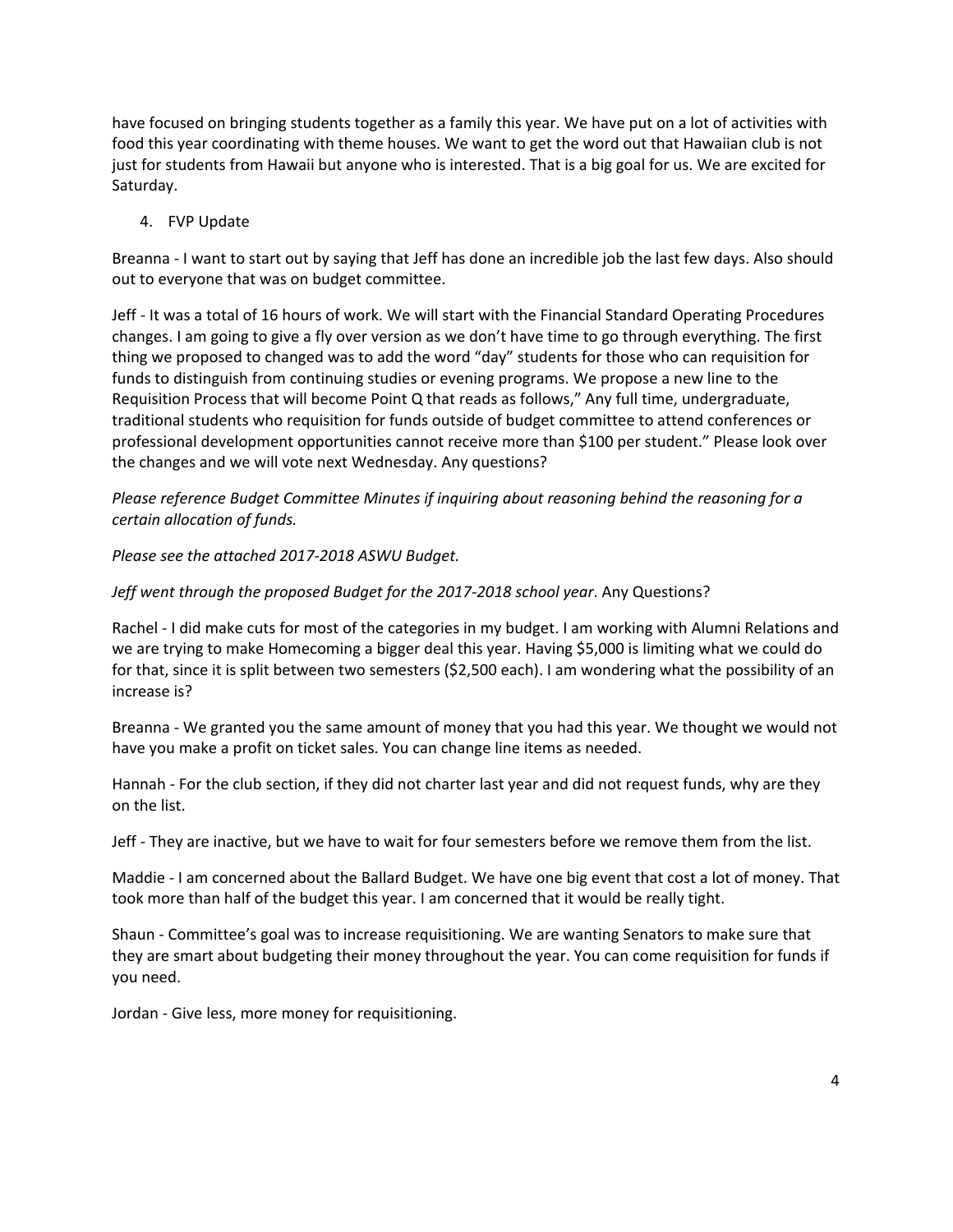Alex M - I do not think the dorm budget will affect the newsletters, that's a separate budget.

Jordan - What is unallocated currently at?

Jeff - It is currently at around \$1,700. Your job for this next week is to take the budget around and get feedback. This is really important. Please over the next week do this and we will vote next week.

Bailey - We don't want to miss out on this opportunity to be transparent.

Jeff - Last year I sent out an email list to my residents, you can send one out too.

Breanna - Constituency report is due Friday. If you're not going to have it in, email me tonight please.

5. EVP Update

Norma - Timecards due this Sunday. In addition, Senators, it is up to you to figure out who is making the newsletters for this week between you and the Senator for next year. Please email them to Dill for approval by or before 6pm tomorrow.

6. President Update

Motion to approve April 19, 2017 minutes by Christina, second by Hannah, approval unanimous, 1 abstention.

Breanna - Reminder that April is Spokane Gives Month. I know a lot of you are volunteering at some capacity. Regardless, please send me your hours for the month of April. If you think of things, please email me. I want to get credit for what we are doing.

Erik - H.E.A.T. is having a 5k on Saturday. We have 125 people signed up currently. We need a lot of volunteers and would love your participation. Sign ups are at the info desk.

Breanna - H.E.A.T. is ridiculously organized. There is a giant party at the end also which no one is talking about.

Erik - Senators, can you please send out an email with the link to sign up and talk about the laser tag prime-time prize.

7. Reports and Vibes

Lacy - I am apart of the Spokane Dream Project in which we advocate for Undocumented Students. May Day is coming up which is essentially an Immigrants Rights March. We are partnering with Eastern to march downtown. We will be meeting in the HUB at 11:30pm on Monday to carpool down there. Also on Sunday at 5pm in the ISC we will meet to make posters.

Michaela - Yearbook Distribution is in two weeks on May  $11<sup>th</sup>$  from 4-7pm. There is a Facebook event. The yearbooks are free, so you should pick them up. I have put posters in Senator's boxes. If you have more that you need, please put them around campus. Yearbooks get delivered tomorrow.

Gretchen - Senior Graduate Fair is tomorrow where seniors pick up their cap and gown from 11am-1pm.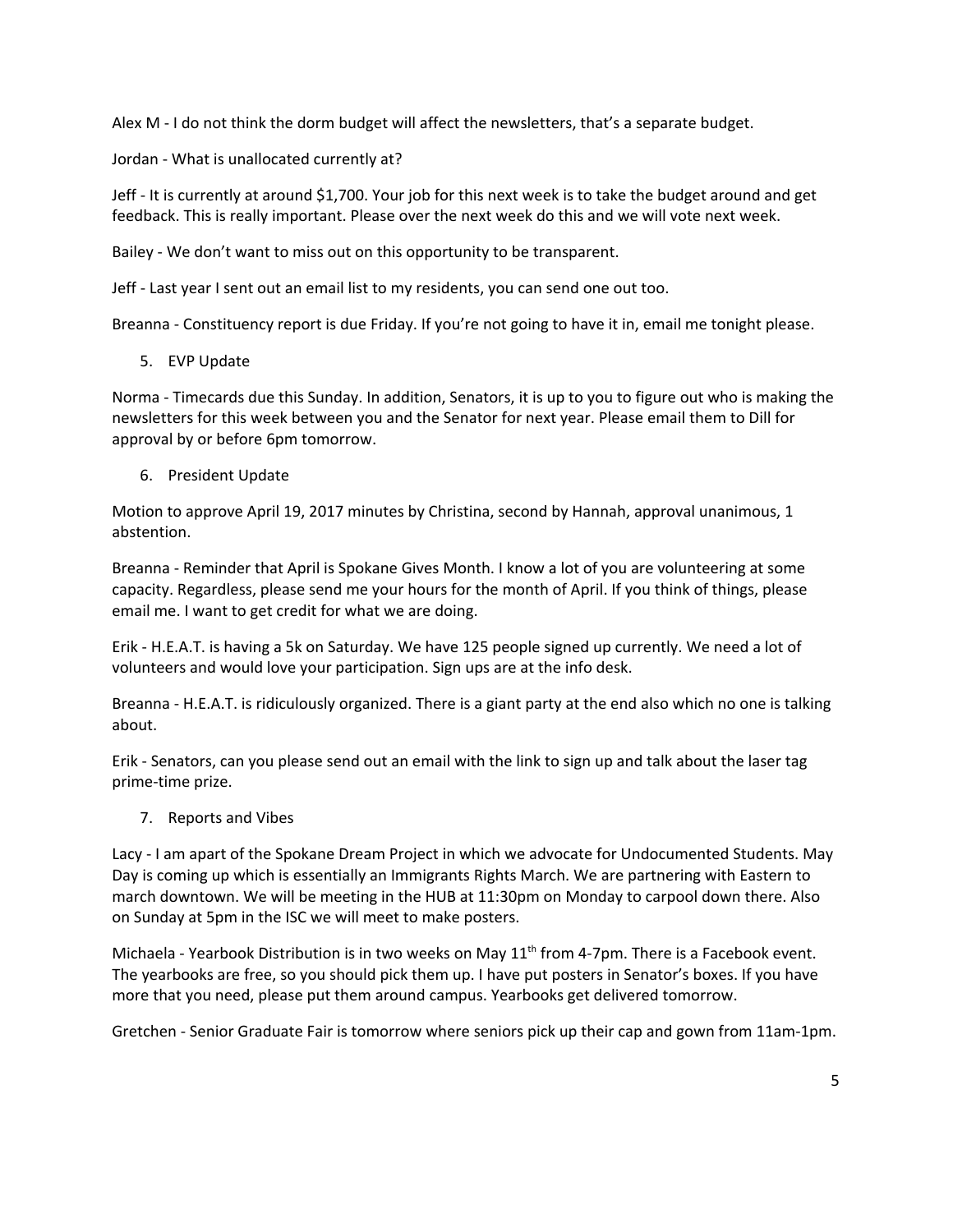Gretchen confirmed with volunteers who had signed up previously. Also, the Senior Class Gift (hammock hangout ) is completely funded. It is being installed right now outside of Arend.

Michaela - Also, the past 3 year's yearbook will be passed out tomorrow at the Senior Graduate Fair as well.

Mae - I sit on the General Education Task Force and we go through the curriculum for these courses and requirements. We have been re-evaluating and we will be doing a student discussion. We have two meeting times available: Friday, April 28 at 3:00-4:00 in ROB141 or Monday, May 1 at 11:30-12:30 in ROB126. If you could come or get residents to come, we would appreciate the feedback. Also, Warren Peace is coming up this Sunday at 1pm. It is supposed to rain so it could possible be moved to MPR. Come see the talent.

Brenna - Shout out to your sign in Lied Square.

Whit - Earth Week is almost over. It has gone well so far and our events have had good participation. Tomorrow is the Climate Change Panel at 4pm. Encourage people to go to this, and please share the event on Facebook.

Breanna - Board of Trustees meetings happened last week. I have heard good feedback. If you can give the team a quick summary by e-mail to me this Friday so we can get them sent out, that would be great.

Andy - This Friday is the Duvall Drive In, which we are playing Moana. It is coming up really fast. It is not supposed to rain, however If it does rain it will held inside on the 3<sup>rd</sup> floor. Sodexo cannot use trailer but we will have hotdogs, veggie burgers and fruit kabobs. It starts at 7pm, Movie at 8pm.

Alex M - I noticed that there was quite a few Cup of Cool Water donations bins around campus. They provide clothes to homeless people, which I think is just really cool. I finally found out that Forrest Baird is running it. His wife works for Cup of Cool Water. The fact that there is a professor going around collecting clothes that is awesome. One resident that keep telling me to say this, so I am going to. They want to see the graduation rate increase.

Alex F - Shout out to everyone who worked on the Budget Committee. I am blown away by how much work went into that. Also, shout out to Breanna and Norm. It has been a great year and you guys are amazing.

Luke - Shout out to Jeff for the tough discussions that you have had to have recently.

Michaela - Shout out to Rachel for Second Chance Prom.

Brenna - I posted the Budget Excel to Facebook. Also, please help set up for Springfest. If you signed up to make posters for Saturday, please join us.

Andy - Monday was the deadline for the KIPOS Cookbook. We did not get any new submissions since we extended the deadline. You can pre-order right now. We will be selling them for \$5. You can use flex bucks to purchase this as well.

Breanna - This was a very powerful year with people sharing their stories. I think about how random my